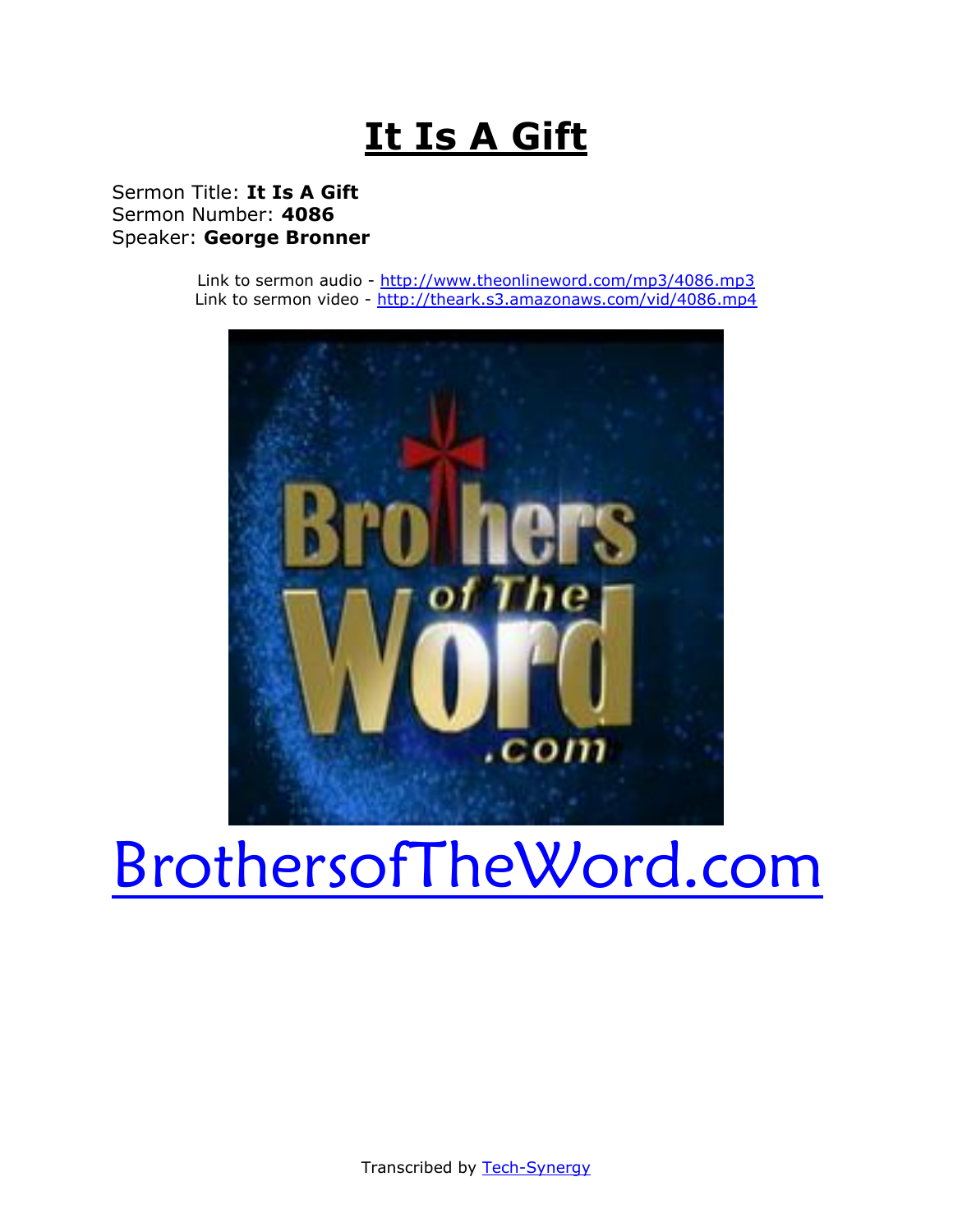- George Bronner: Regardless of what this world throws at you, the peace of God is greater.
- Female: You are listening to brothersoftheword.com. This is the message titled, "It is a Gift" by George Bronner. This message is number 4086.

(Music Playing: 00:00:14 - 00:00:26)

And now for "It is a Gift."

George Bronner: Tonight, I'm going to introduce myself. My name is George Bronner. And you can refer to me as Pastor Matthew. This is the imagination station and I'm delighted to have you all here. May we open with prayer. Father God, we come to you in prayer today and I would just like to say thank you. I would like to say thank you for allowing for us to be able to hang on in the first place, to know that a song can be made because hope is there, to know that a song can be made because it is truly possible because through Christ we can do all things, through Christ we are strengthened, through Christ our grip remains strong that we are able to hang on. And I just thank you. I thank you, and I love you. For we come here tonight, and we praise you, we worship you, we shout hallelujah, and we also say that we will hang on. Even whenever the grip starts to hurt, our hands start to burn, we will still hang on, and I just thank you.

> I thank you for blessing us with voices. I thank you for blessing us with good health. I thank you for blessing us that we were able to come here together face-to-face, even though there are mass that it's not over a screen but we are able to come here in your house, come here as a church, come here as a united body and truly bring glory unto you, for you are truly good and there is no other like you. We pray, in the name of Jesus Christ, who is our Lord and savior and in the spirit. Amen. Amen. Amen. Amen.

> Again, I would just like to say Hallelujah, Hallelujah. That was truly excellent singing. It brought back to my mind a couple months ago whenever I had heard Jaime(ph) singing and it literally sounded like an angel, like I quite literally mean it sounded angelic and it wasn't this song, but it just resonated with me. And all glory is unto the conglomerate of heaven. And you may not know what that word means and although kingdom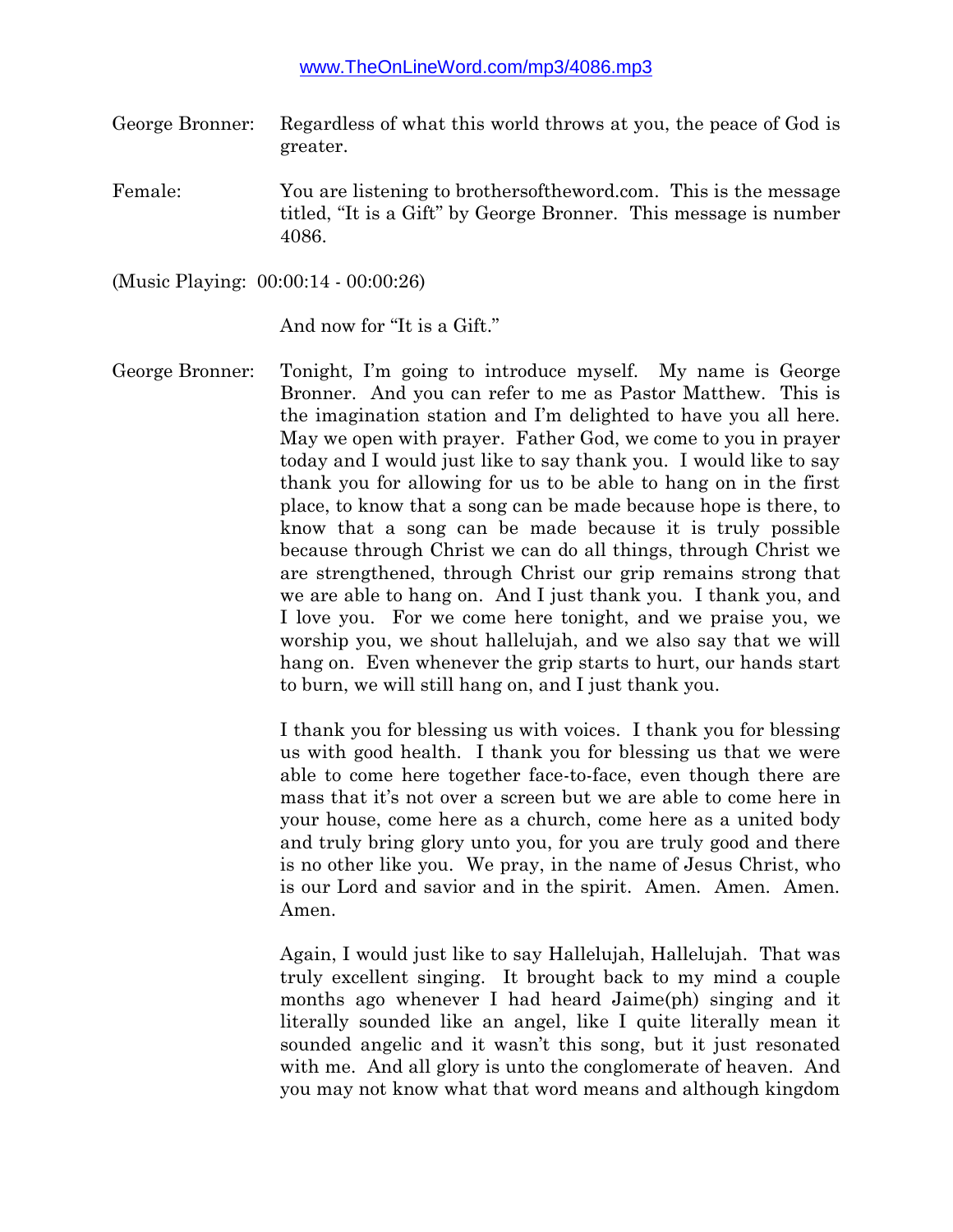is not synonymous with it, we can just say I'm saying, all glory is unto the kingdom of heaven.

So, for this message, simply put, it's about Jesus. It's about accepting Jesus. Now, Jesus, that's the name above all other names. That's the name that we in prayers with. That's the name that we call upon whenever there seems to be no hope, a name that we cast out devils in, a name that we invite angels in with. It's simply a name above all other names.

The song that was just sung was the song that used to be my favorite one. And there was one night, a night where I seemingly suffered the greatest loss I ever had. I had lost who I would have stated to be my best friend at the time and I asked my mother one question and it was, "May I play the song?" And in the back of my mind I was thinking, this song is my favorite song. If I play it on this night, I may come to hate this song, a song that I once loved will be inextricably tied to this memory of loss. Yeah, do you know what occurred on that night when there was loss, when there was pain, when there was mourning, and that memory was tied with that song. Later, that loss will become gain. Later, that mourning would become mourning worship. Later, that thought of I just don't understand why. I know that God's got it in his hands, but I don't know why became revelation, where the thoughts that were out of reach of my understanding were brought into my realm of understanding.

It's truly amazing what the peace of God does and Philippians 4:7 states, and the peace of God which surpasses all understanding will guard your hearts and your minds in Christ Jesus. Again, that name of Jesus, so present in the Bible, our Lord and our savior, our only way in the heaven because we can't make it on our own, who died for our sins that we may have eternal life and not perish, a name that is truly above all names. Say it with me now, Jesus, the name above all names. Let's say it again just one more time. Jesus, the name above all names.

00:05:03

Do you feel a bit better? You probably feel a whole lot better, not just a little. It is truly amazing how the peace flows. I can't even say that it's truly amazing how the peace works because I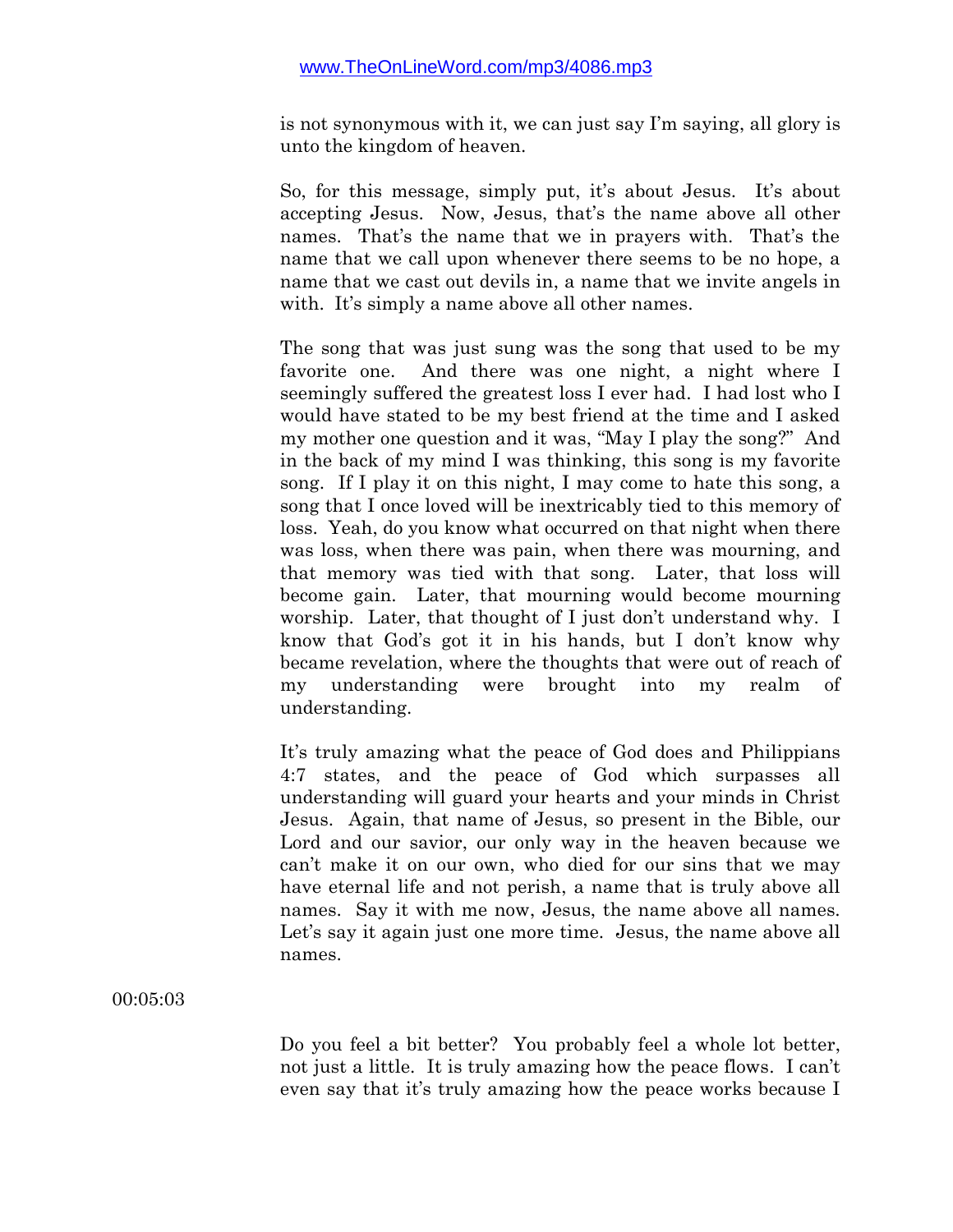don't understand it. I just see it and I experienced it. A peace that seemingly floods out all other negative and harmful emotions, whether it is raged, sorrow. When that piece comes over you, it's flooded out. For the peace of God is beyond understanding and there is no other negative force that could possibly overpower it. I mean, for starters, the negative forces were created by God and the creation cannot be greater than the creator. Let's progress forward now.

This message is about Jesus and why you should accept him. I'm sure that most of you have. But even if there is just one person here or one person that listens later that has not, listen to these words, for it may just change your life. Not just this life, but eternity. John 3:16 states, for God so loved the world that he gave his only son that whoever believes in him should not perish but have eternal life. You know, this life is quick. This life is real quick. There are many people in their older ages who stayed it was like a flash, like a snap. They can remember the past but now they're here. From the beginning to the end, it's also brief in this life. Yeah, we have the opportunity to experience an even better one that lasts for eternity. And the way to get to this better life, that life that's 100 times better is through believing in Christ, through believing in God's only son. That we don't have to perish, because you know, we deserve to perish. I mean, like man committed the sin back then in the garden and the wages of sin are death, yet God was so generous. God loved the world so much that we got a second chance. That us being condemned which should have lasted well forever was forgiven.

There's a YouTube channel and it is titled Living Waters and they give an analogy pretty frequently and let me tell you what this analogy is basically. If you're rendered guilty in a court of law and you have to pay a fine, but you tell the judge that you're a good person and you did that in the past, will the judge just let you go then? The answer is no. But if somebody were to come by and pay your fine, then you may go. Jesus paid our fines. God is the judge. There will be a day when we are judged and we don't have the funds ourselves to pay the fines, yet Jesus does. The question is did you let him pay your fines? Whenever he offered, he came with a check to bail you out, did you turn him away? Did you turn him away? It's as simple as accepting a gift. Yet some people still don't do it. The gift of God which is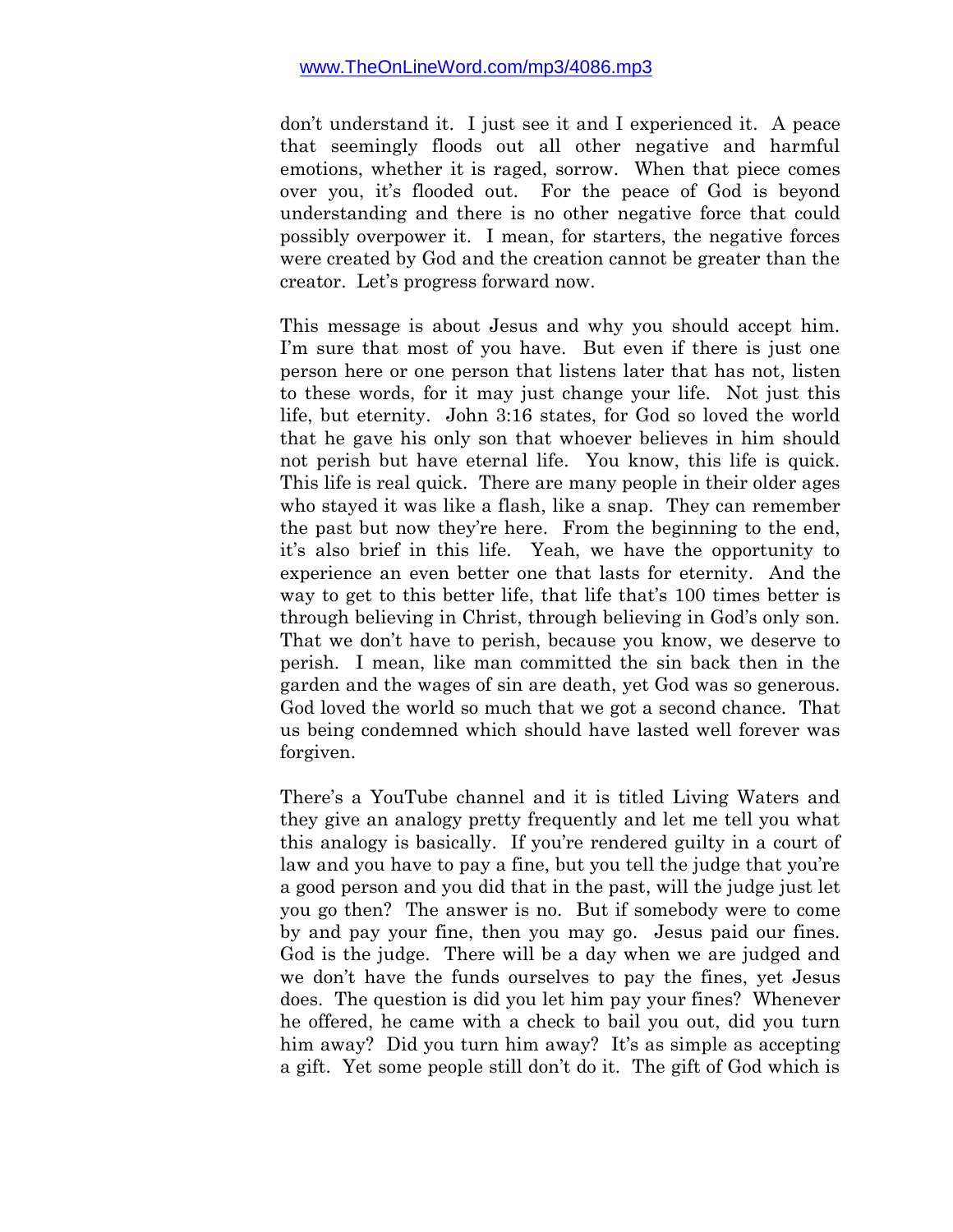a great gift and I would state is the greatest gift was the life of Jesus Christ, yet some people decline that gift regardless.

Romans 3:23-24, for all have sinned and fall short of the glory of God and are justified by his grace as a gift through the redemption that is in Christ Jesus. Again, it's a gift. We didn't earn it, yet is there for us. I mean, what could we have possibly given God that would have been a value to him. Again, the creation cannot be greater than the creator. I mean, what we value, God created anyway. What we value diamonds, gold, Earthly riches, what value does it have in the grand scheme of eternity? Many of it will just fade away, things that you built up here will be passed onto somebody else and for you, it was all just a flash, just a flash, for this world is truly brief.

James 4:14 states, yet you do not know what tomorrow will bring. What is your life? For you are a mist that appears for a little time and then vanishes, and then vanishes. It's just -- it's so beautiful to me to continually think about the gift of God, the gift of Jesus Christ on the cross. And it's a gift. I can state it a thousand times over, it's a gift, but you still have to accept it. Somebody could give you a gift and you just toss it to the side. Somebody could give you a gift and you decline it. The beauty of it is though, is that Jesus paid, not you. A price that you could not have possibly paid, Jesus paid for you.

00:10:07

And back to the Earthly riches, Matthew 6:19-21, do not lay up for yourselves treasures on Earth where moth and rust destroy and where thieves break in and steal, but lay up for yourselves' treasures in Heaven where neither moth nor rust destroys and where thieves do not break in and steal for where your treasure is, there your heart will be also. I brought a prop with me tonight and it is a ring. I bought it at a mall a couple years ago. I actually bought three things. One was this ring. Another was a watch and a third was a chain. The chain I sold for double its price that I paid. The watch on the other hand, I was considering doing the same thing. You know, what ended up happening was it was stolen. Something that individuals value on earth, a treasure you could call it was stolen. I mean, this isn't real gold or real diamonds, yet people still just like to look at it, just like to imagine it the real thing. But even if it was real gold and real diamonds, if that watch was real, it would not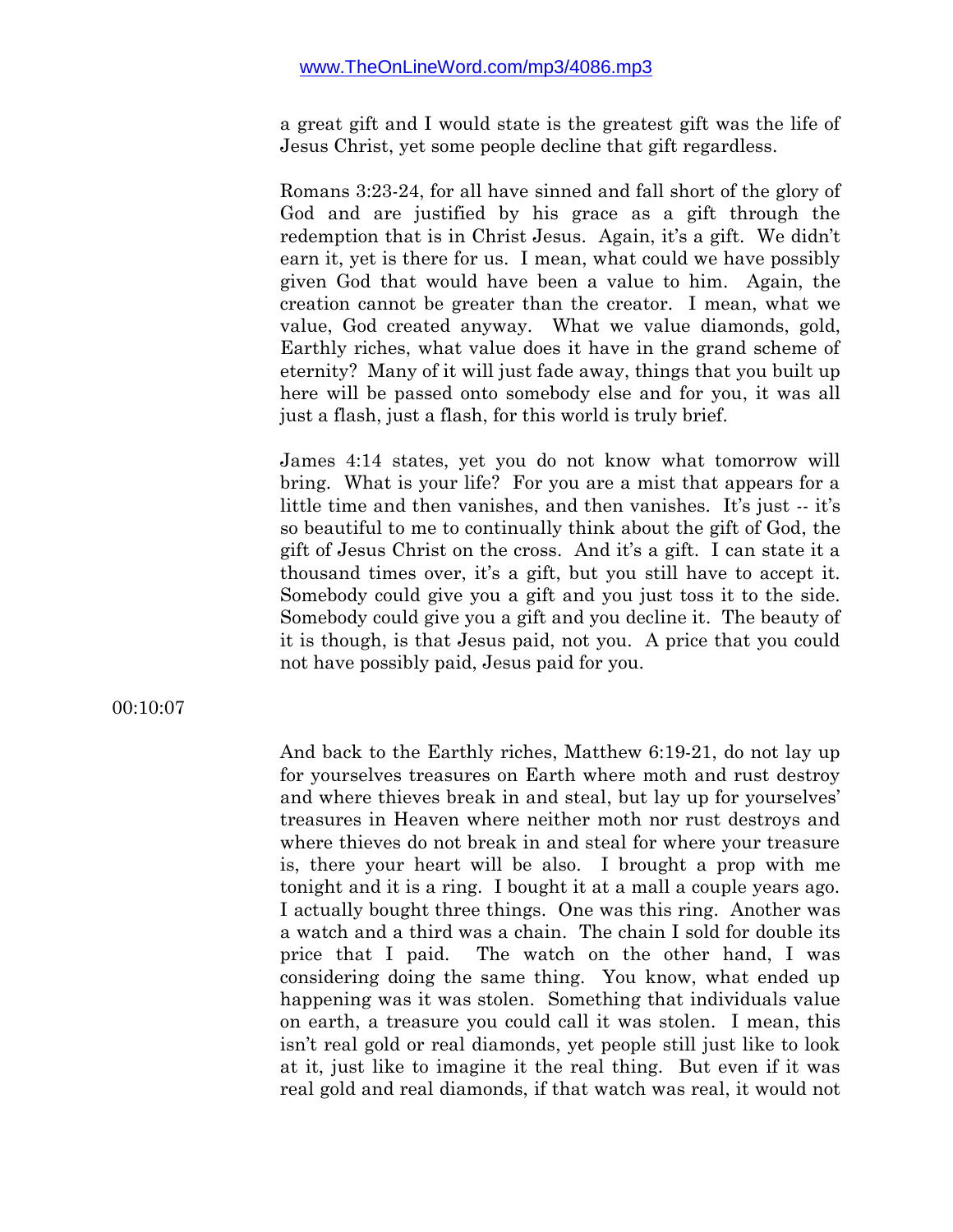have changed the fact that I couldn't protect it, that it was still stolen from me. But the treasures in Heaven aren't the same. For who could possibly steal from God? Who could possibly steal from God?

Progressing forward and I'll say it again, although I'm pretty sure you remember it by now, it is a gift, a gift, salvation and closing. I started out this by mentioning peace, the peace of God which exceeds all understanding because there's an interesting thing about it. And even though this life is brief, the enemy still going to come for you. The enemy is still against you. You still have to live this life being hated by this world, not necessarily, but I'll read this verse. John 15:18 states, if the world hates you, know that it has hated me before it hated you. It's also important to emphasize the if so, it's not necessarily a guarantee that the world will hate you but it is very much possible. And I mentioned the peace in the beginning because regardless of what this world throws at you, the peace of God is greater. No matter how great the pain you experience is, whether mental or physical, the peace of God is greater. And do not fear man who can only destroy your fleshly body, but fear God who can destroy both your fleshly body and send you to hell after you die. I didn't actually type that verse so I'm not positive exactly where it is, but what I'm saying again, and again is that it's a gift, a gift that we couldn't possibly pay for.

Imagine this, somebody offers you more money than there is in the world to begin with, even that is not worth the same amount of this gift here, because again, this life is brief and you could gain the whole world but what does it matter if it costs you your soul, no matter what you could gain here, what does it matter in the grand scheme of eternity?

Romans 6:23 says, for the wages of sin is death. But the free gift of God is eternal life in Christ Jesus, our Lord. And John 19:28- 30 says, after this, Jesus knowing that all was now finished said to fulfill the scripture, I thirst. A Jar full of sour wine stood there so they put a sponge full of the sour wine on a hyssop branch and held it to his mouth. When Jesus had received the sour wine, he said, it is finished. And he bowed his head and gave up his Spirit. The price has already been paid. The gift has already been sent. The question is do you receive it? The gift has already been sent. The question is do you receive it?